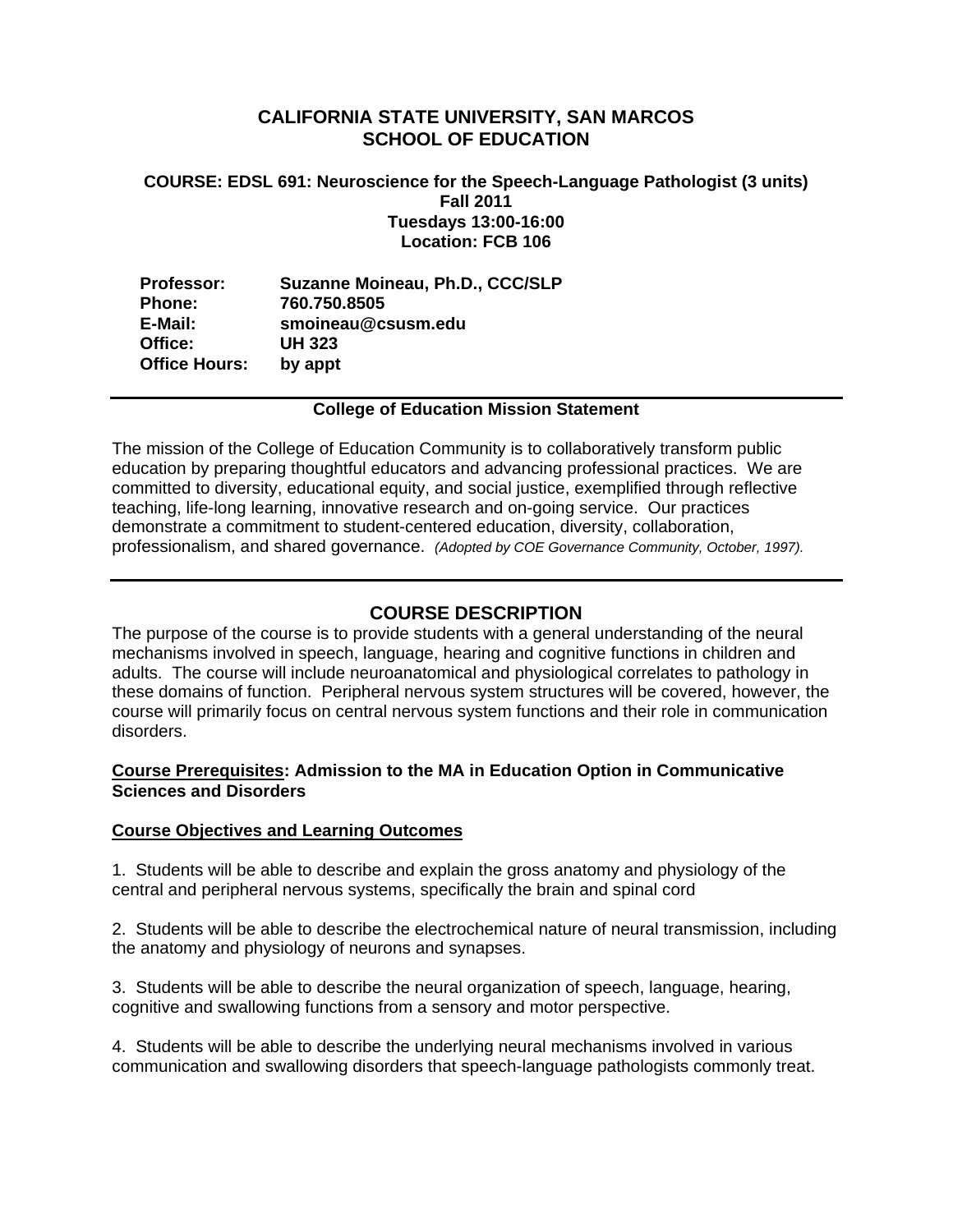# **Required Text:**

Webb, W. & Adler, R (2008). *Neurology for the Speech-Language Pathologist*, *5th edition*. St. Louis Missouri: Mosby, Inc.

## **School of Education Attendance Policy**

 instructor as soon as possible. *(Adopted by the COE Governance Community, December, 1997).* Due to the dynamic and interactive nature of courses in the School of Education, all students are expected to attend all classes and participate actively. At a minimum, students must attend more than 80% of class time, or s/he may not receive a passing grade for the course at the discretion of the instructor. Individual instructors may adopt more stringent attendance requirements. Should the student have extenuating circumstances, s/he should contact the

# **Students with Disabilities Requiring Reasonable Accommodations**

Students with disabilities who require reasonable accommodations must be approved for services by providing appropriate and recent documentation to the Office of Disable Student Services (DSS). This office is located in Craven Hall 4300, and can be contacted by phone at (760) 750-4905, or TTY (760) 750-4909. Students authorized by DSS to receive reasonable accommodations should meet with their instructor during office hours or, in order to ensure confidentiality, in a more private setting.

## **Course Requirements**

1. **Examinations:** Students will take 2 examinations covering information from lectures, readings and class discussion, that evidence gained knowledge in the content area. Please note that your examination will be comprehensive and will include material from the presentations as well (**ASHA Standards III-B, C, D & F; IV-B; V-A; CTC for the Speech-Language Pathology Credential Standards 1-5).** 50 points each for a total of 100 points

2. **Research Paper:** Students will work in teams of two (2) to prepare a research driven paper on the neurological underpinnings of a particular disorder area that they are assigned. The paper should open with an explanation of the disorder and its behavioral manifestations. You can get this information from a journal article or a standard textbook in the field and this should be referenced in APA format in your bibliography, along with the research articles you will review and include. The main body of the paper is a review of the current empirical literature on the neurological correlates to the behavioral profile for that disorder. If the article is specific in detailing out which behaviors are associated with which region, this should be clearly explained in your paper. If the disorder results from deficits in broader neural networks or neurochemical functions, this should be discussed. The paper should include a summary and synthesis of the findings. This means that where the articles have similar findings, you should group the content. You should note any differences in findings across the articles, and explain if possible. As well, if we have covered the disorder in class or it is presented in your textbook, you should incorporate this into your discussion. Finally, you will be expected to conclude with some practical application to our/your work. For example, what is the prognosis for this disorder, what is the typical treatment from a medical and a speech-language pathology standpoint, how amenable is it to treatment, how do we treat it, what is the impact on neurology following treatment, etc.

Each student will be responsible for finding six journal articles related to the disorder to contribute to the final paper (i.e. there should be a total of 12 references), which will include those used to define and describe the disorders, those related to the neurology of the disorders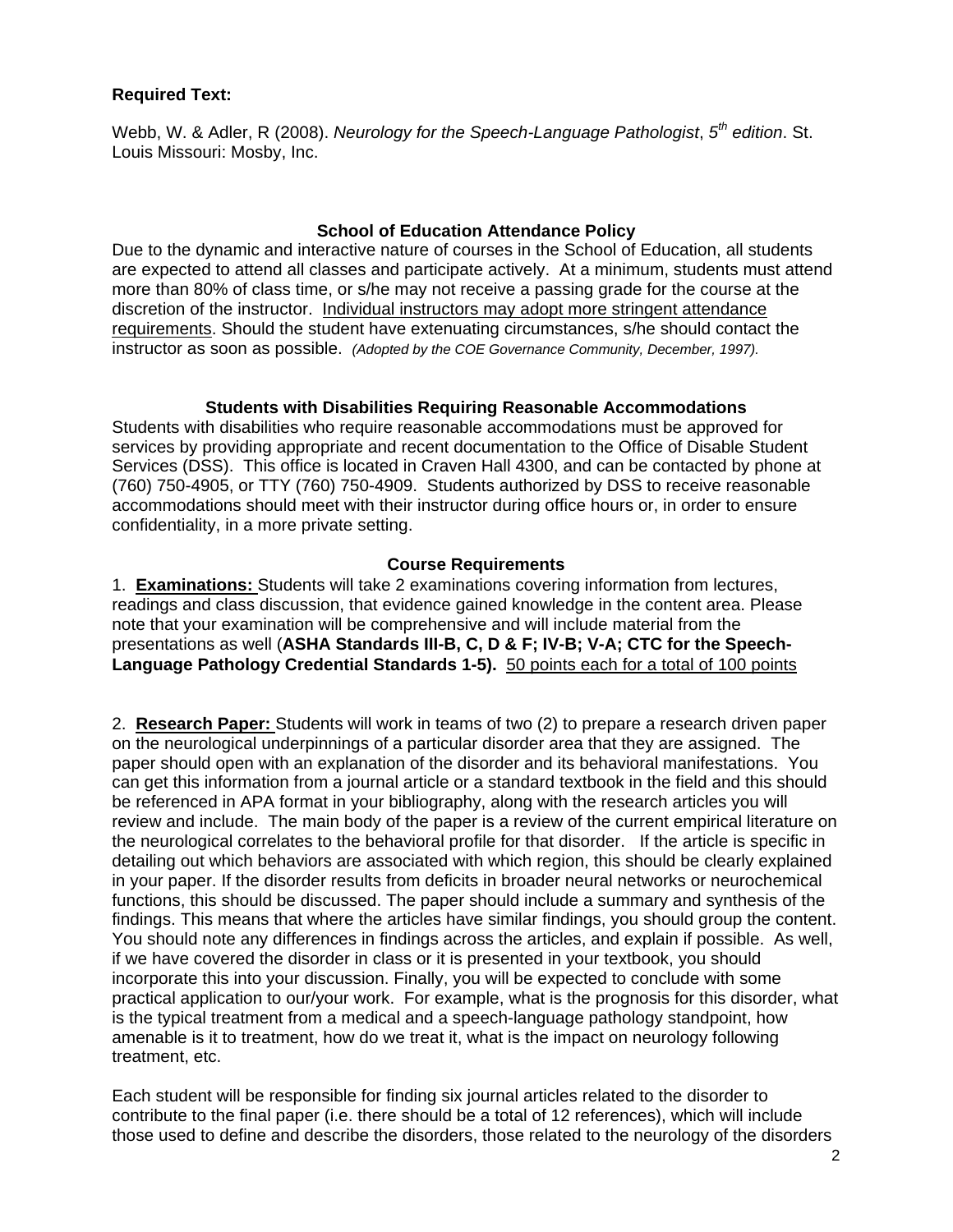and those related to the clinical and/or practical implications. At least 75% of the articles (that is a minimum of 8) must be empirical. The final paper should be a joint venture between the two of you – a true collaborative endeavor. (**ASHA Standards III-B, C, D, E & F; IV-B; V-A; CTC Standard 1-5)** 50 points total

3. **Presentation:** You will be required to give a presentation of your paper/findings to the class during the weeks of November 22 and 29th. Your presentation should be **20 minutes** with 5-10 minutes afterwards for questions. You should plan accordingly as you will be expected to fill the time and not go over. As well, you will be expected to pay attention to everyone's presentation as the final exam will include questions over the content in your presentations. (**ASHA Standards III-B, C, D, E & F; IV-B; V-A; CTC Standard 1-5)** 20 points

4. Clinical Case Studies/Pop Quizzes: Students will complete differential diagnosis over 5 case studies and take 5 quizzes as evidence of synthesis of the information learned. These assignments are meant to give you a benchmark for how well you are processing and retaining the material presented.

6. Article Summary – you will be responsible to give a 5-minute presentation on an article from *Neuropsychologia.* It can be on any topic you like that is relevant to our practice. You must select an article that was published within the last 5 years. You will give a brief overview of the aim of the study, the population, task, results and implications for practice. You will turn in your summary, with proper APA reference to the article listed. This is a pass/fail grade.

5. 'Site-of lesion' chart – you will be expected to keep a running chart of the disorders that we discuss that includes the site of lesion to assist you in differential diagnosis. While this assignment will not earn points towards your grade, you should construct it carefully as you will turn it in at the end for a pass/fail grade.

# **Grading Standards**

Consistent with requirements set forth by the School of Education and the Office of Graduate Studies and Research, the minimal acceptable grade for passing a course in the ComDis Program is a B. A review of the student's performance will need to be conducted should s/he earn less than a B in any course. Please note that CSUSM requires graduate students to maintain a cumulative GPA in all coursework towards the MA of 3.0. Should your GPA all below a 3.0, you will be placed on Academic Probation and you will have one semester to bring your GPA back above a 3.0 or you will be disqualified from the program.

Students need to pass all graded assignments with a B or better to demonstrate acquisition of skills and knowledge towards meeting the standards for practice. Students may be offered an opportunity to redo/retake a single assignment at the instructor's discretion. Any assignment requiring a make-up will receive a 20% reduction in possible points for that assignment. If a student receives less than a B on the makeup, or receives less than a B on more than one assignment, the student will be obligated to repeat the course. Please note that CSUSM only allows for two courses to be retaken at the MA level. Should you earn less than a B in more than two courses, you will be disqualified from the program. Make-ups are intended to offer a second opportunity for students to demonstrate competence on important standards so as to avoid academic probation. Make-ups are not intended to improve grades or GPA. Please be advised that each student is expected to operate in a professional manner and present her/his best work the first time. Make-ups need to be scheduled within 1 week of receipt of the 'failed' grade. You have 12 ungraded pass/fail assignments. Should you fail more than 2, you will not pass the course.

Any scholarly, professional writing assignment will be subjected to grading based on the Communicative Sciences and Disorders Graduate Writing Assessment Rubric. All writing assignments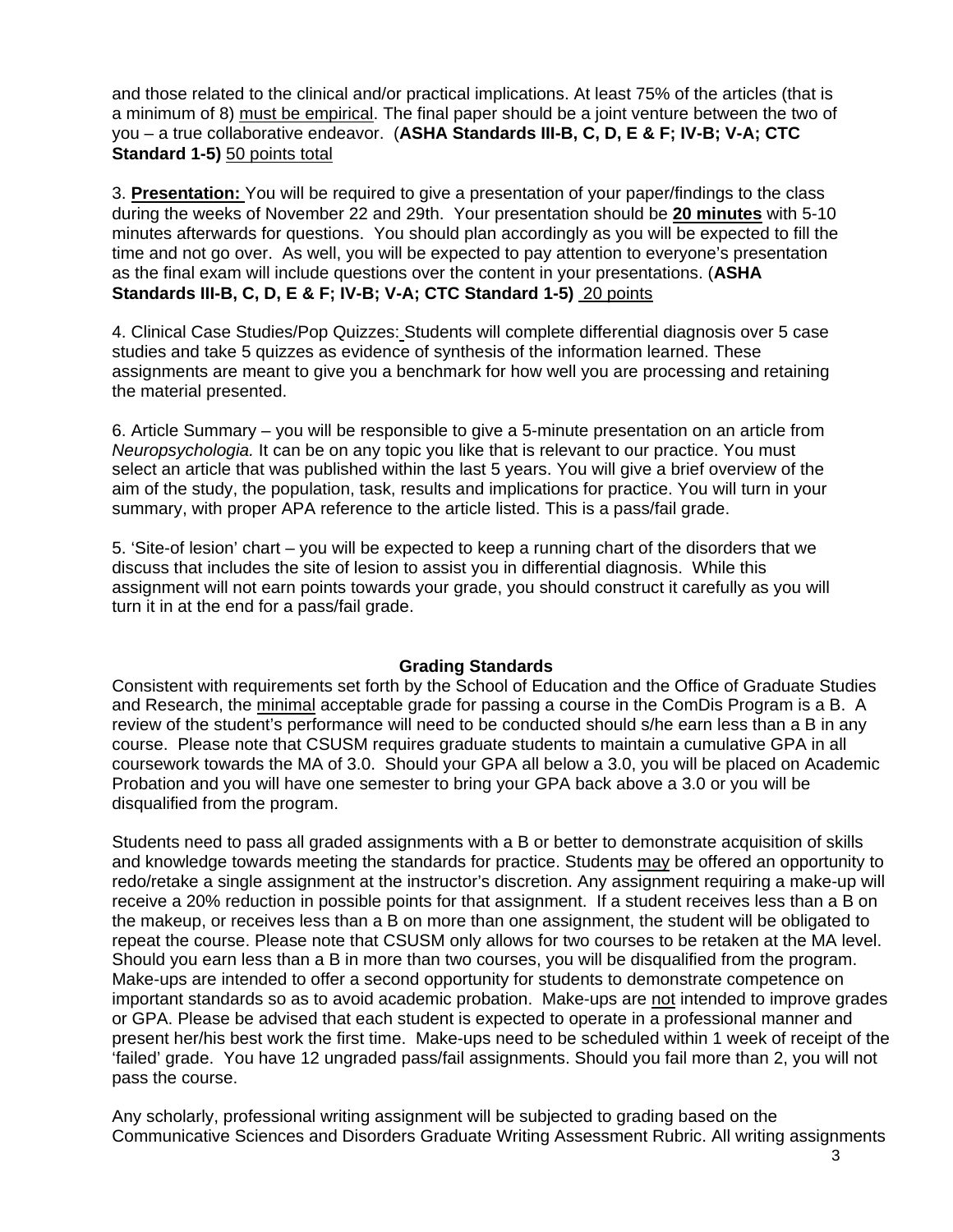must be submitted in both hard copy AND through the Cougar Courses container. You will be expected to adhere to the Academic Honesty Policy and use APA style referencing in all professional writing.

## **Letter grade (percentage total points)**

| $A = 93$ and above         | $A = 90.00 - 92.99$ |                  |
|----------------------------|---------------------|------------------|
| $B+ = 88.00 - 89.99$       | $B = 83 - 87.99$    | $B = 80 - 82.99$ |
| $C_{\rm{+}}$ = 78.00-79.99 | $C = 73-77.99$      | $C = 70 - 72.99$ |
| $D+ = 68.00 - 69.99$       | $D = 63 - 67.99$    | $D = 60 - 62.99$ |
| $F - 59.99$ and below      |                     |                  |

Assignments graded on the Communicative Sciences and Disorders Graduate Writing Assessment Rubric are graded on a 4 point scale. The conversion is as follows:  $4 = A = 95$  points = exceeds standards  $3 = B = 85$  points = meets standards  $2 = C = 75$  points = approaching, but does not meet standards  $1 = D = 65$  points = fails to meet standards

Students are expected to turn all work in when it is due. Work submitted late, but within one week of the due date will be reduced by one letter grade. Work received over one week late receives no credit. Your work will be graded on both content (detail, logic, synthesis of information, depth of analysis, etc) and mechanics (grammar, syntax, spelling, format, uniformity of citations, etc). You are entering into a professional career that requires mastery of the written language. You will be graded on such.

### **All University Writing Requirement**

Every course at the university must have a writing requirement of at least 2500 words. Your final paper will be used to satisfy this requirements.

### **CSUSM Academic Honesty Policy**

"Students will be expected to adhere to standards of academic honesty and integrity, as outlined in the Student Academic Honesty Policy. All written work and oral presentation assignments must be original work. All ideas/materials that are borrowed from other sources must have appropriate references to the original sources. Any quoted material should give credit to the source and be punctuated with quotation marks.

Students are responsible for honest completion of their work including examinations. There will be no tolerance for infractions. If you believe there has been an infraction by someone in the class, please bring it to the instructor's attention. The instructor reserves the right to discipline any student for academic dishonesty in accordance with the general rules and regulations of the university. Disciplinary action may include the lowering of grades and/or the assignment of a failing grade for an exam, assignment, or the class as a whole."

Incidents of Academic Dishonesty will be reported to the Dean of Students. Sanctions at the University level may include suspension or expulsion from the University.

### **Plagiarism:**

As an educator, it is expected that each student will do his/her own work, and contribute equally to group projects and processes. Plagiarism or cheating is unacceptable under any circumstances. If you are in doubt about whether your work is paraphrased or plagiarized see the Plagiarism Prevention for Students website http://library.csusm.edu/plagiarism/index.html. If there are questions about academic honesty, please consult the University catalog.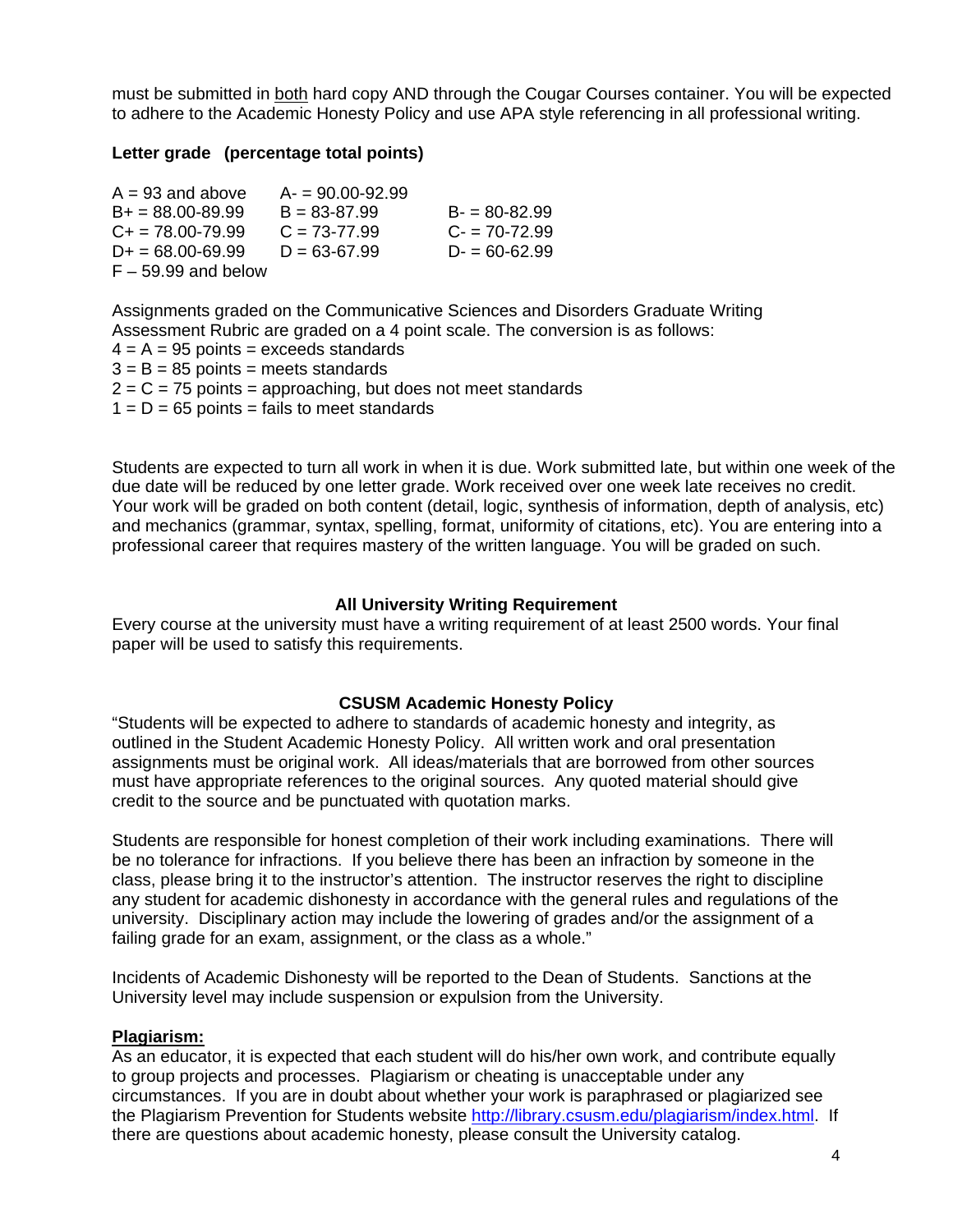# **Electronic Communication Protocol:**

Electronic correspondence is a part of your professional interactions. If you need to contact the instructor, e-mail is often the easiest way to do so. It is my intention to respond to all received e-mails in a timely manner. Please be reminded that e-mail and on-line discussions are a very specific form of communication, with their own nuances and etiquette. For instance, electronic messages sent in all upper case (or lower case) letters, major typos, or slang, often communicate more than the sender originally intended. With that said, please be mindful of all e-mail and on-line discussion messages you send to your colleagues, to faculty members in the School of Education, or to persons within the greater educational community. All electronic messages should be crafted with professionalism and care.

Things to consider:

- Would I say in person what this electronic message specifically says?
- How could this message be misconstrued?
- Does this message represent my highest self?
- Am I sending this electronic message to avoid a face-to-face conversation?

In addition, if there is ever a concern with an electronic message sent to you, please talk with the author in person in order to correct any confusion.